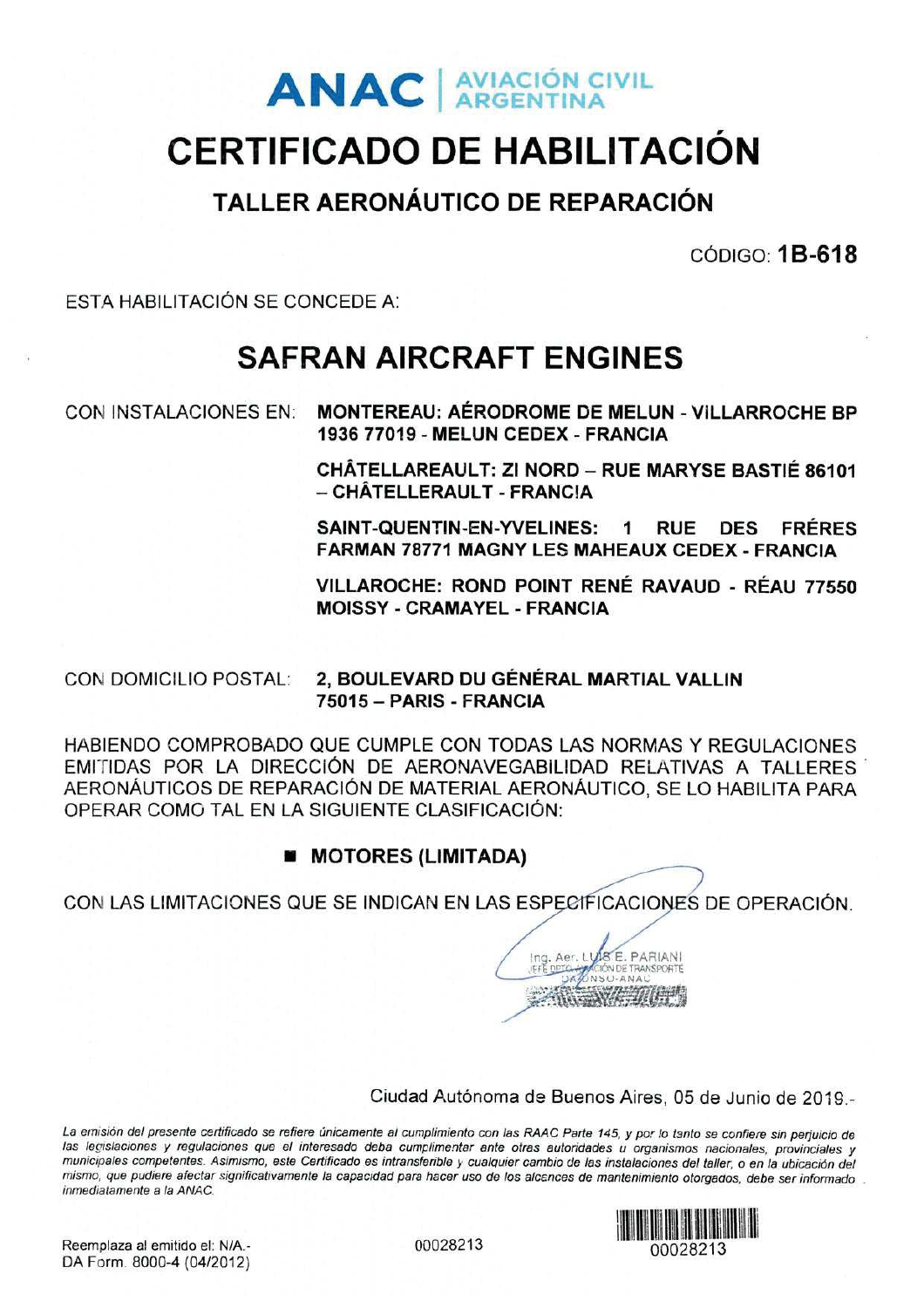# **ANAC** AVIACIÓN CIVIL

# **ESPECIFICACIONES DE OPERACIÓN**

**TALLER AERONÁUTICO DE REPARACIÓN** 

## **SAFRAN AIRCRAFT ENGINES**

LA CLASIFICACIÓN ESTABLECIDA EN EL CERTIFICADO DE HABILITACIÓN DEL TALLER AFRONÁUTICO DE REPARACIÓN CÓDIGO 1B-618 ESTA LIMITADA A LAS OPERACIONES QUE SE RELACIONAN A CONTINUACION:

### **EI MOTORES (LIMITADA)**

CFM INTERNATIONAL, S.A.

LEAP-1A35A/-33/-33B2/-32/-30/ -26/-26E1/-24/-24E1/-23

LEAP-1B28/-28B2/-28B1/-28B3/  $-1B27/ -1B25$ 

Mantenimiento y Mantenimiento Preventivo y alteraciones.

- Incluye inspección, armado, desarmado y reparaciones de "Quick Engine Test Assembly".
- Incluve testeo en banco de pruebas. Ξ

De acuerdo con; Manual General de Mantenimiento aceptado y Programas de Mantenimiento aprobados para el Explotador Aéreo. Documentación Técnica del Fabricante u otros Datos Técnicos Aceptados o Aprobados por la ANAC .-

En los términos expresados en la Secc. 145.1(c) de la Parte 145 de las RAAC, a través del presente se da por aprobado el proceso de aceptación de las organizaciones de mantenimiento con alcances para productos Clase II y III. listados en el Documento Form No. PRO-0416 vigente, desarrollado por SAFRAN AIRCRAFT ENGINES en acuerdo con el procedimiento INS-0837 "Evaluer et Agréer un fournisseur", última revisión.-

Tec. Aer. GHALLERMO MARTIN MOLINA Area Talleres - DAG - DA - ANAC

**FECHA DE VENCIMIENTO:** 

FECHA DE EMISIÓN: 05/06/2019 FECHA DE REVISIÓN: 05/06/2019

05 de Junio de 2020

00028214



DA Form. 8000-4 (04/2012) Página 1 de 1.-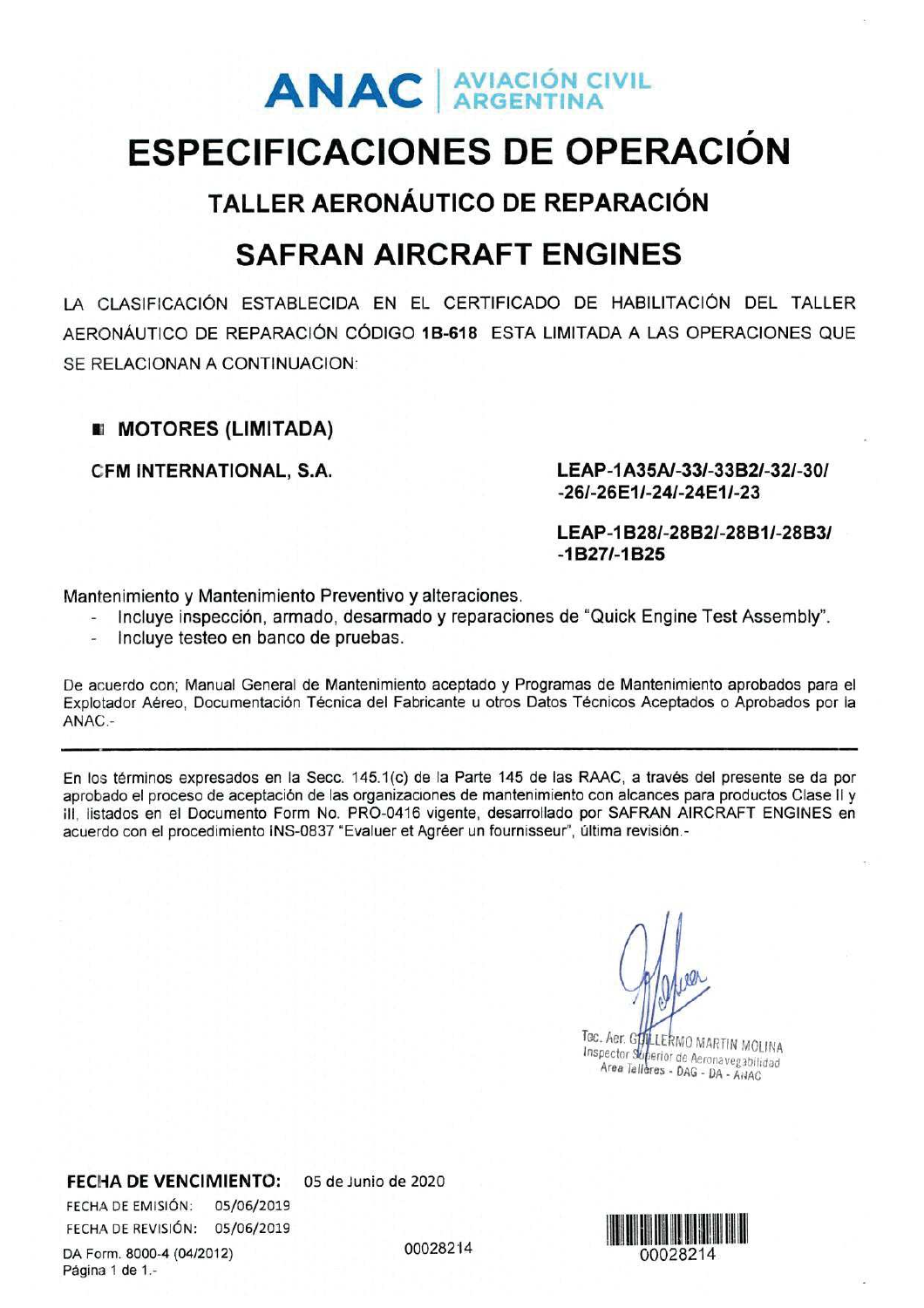



BUENOS AIRES City, May 26<sup>th</sup> 2022.-

**Mrs. Nathalie Delangue** Services and Repair Division Quality Manager **SAFRAN Aircraft Engines**  Site de Montereau 2, chemin de Viercy – Aerodrome de Villaroche – BP 1936 77019 Melum Cedex - France Ph: +33 (0) 1 69 87 09 00 Fax: +33 (0) 1 69 87 09 02

> **Subj.:** Repair Station Certification Renewal in accordance with RAAC 145.-

Mrs. Nathalie Delangue,

Hereby, and continuing the Certification Renewal process of **SAFRAN AIRCRAFT ENGINES (ANAC Code# 1B-618)**, we inform you that the expiration date of the Operation Specifications Certificate has been extended until **September 30th, 2022.**

This extension is issued taking into consideration the impossibility of scheduling an on site audit of yours facilities due to the inconveniences generated by the COVID-19 pandemic.

Please consider this letter as the extension of the expiration date of the current Operations Specifications.

If that situation extends beyond the date granted, we will contact again in order to evaluate the conditions of a new extension.

If you have any question, fell free in contacting us.

*Firmado digitalmente por: Signed digitally by:*

*Guillermo Martín Molina Dirección de Aeronavegabilidad Dirección Nacional de Seguridad Operacional*